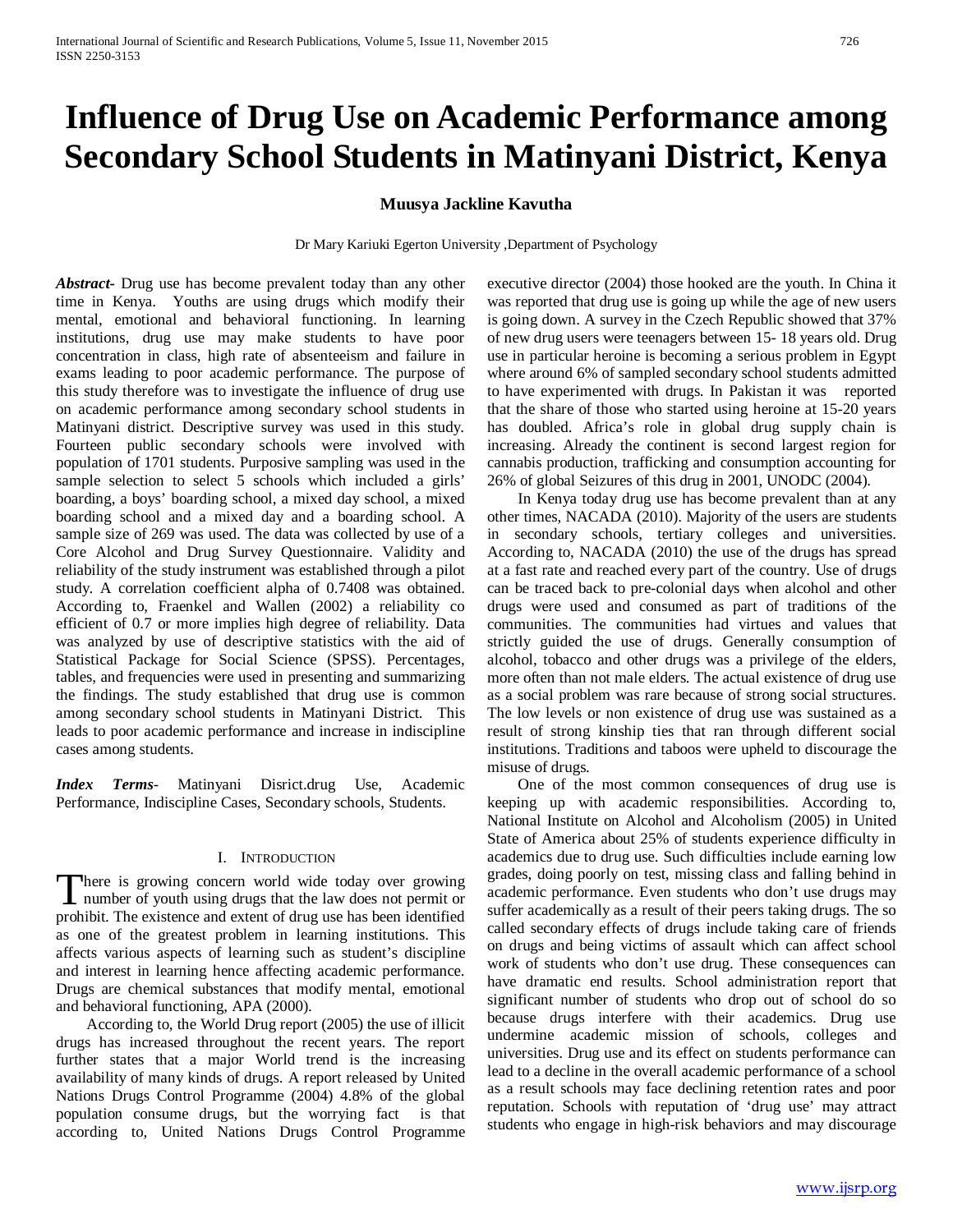prospective students who are looking for an academically vigorous institution.

 One of the top schools in Kitui County, Eastern Province, of Kenya, is today a shadow of its former self. The school is now infamous for poor academic performance. According to the Principal of the institution, the declining academic performance of the school can be attributed to rampant drug use among students. In Matinyani District where rains are inconsistent and unreliable, education is a major investment that determines the livelihood of many people. Many parents have realized this and hence invest heavily on education of their children. Therefore, examination serves as feed back to the parents on their success or failure of this investment. The dismal performance of students in the K.C.S.E in Matinyani District has caused a lot of public outcry among education stakeholders of the District. The District performance has been below average. It is speculated that academic performance of the student is affected when they start using drugs which may affect academic performance. Therefore this study sought to investigate influence of drug use on academic performance among secondary school students in Matinyani District.

## **Statement of the Problem**

 Academic performance in Matinyani District has been dismal as indicated by table 1. There has been heated debate from officials and public cycles trying to establish the root cause of the persistent poor academic performance. It is of great concern to note that for the last 3 years Matinyani District has taken to University less than 20% of the students enrolled for K.C.S.E examination. Matinyani District if left in such a situation it would remain behind in matters of development and the school leavers in the district would not favorably compete for lucrative job opportunities. It is speculated that students academic performance becomes affected when they start using drugs which have negative effects on academic performance such as missing class, failure in exams, negative attitude to school and waves of school unrest. Therefore this study sought to investigate influence of drug use on academic performance among secondary school students in Matinyani District.

#### **Purpose of the study**

 The purpose of the study was to investigate the influence of drug use on academic performance among secondary school students in Matinyani District.

# **Objectives of the Study**

The study was guided by the following objectives:-

- i. To identify the influences of drug use on academic performance among secondary school students Matinyani District.
- ii. To establish whether drug use affect student discipline and interest in learning among secondary school students in Matinyani District.

# **Research Questions**

i. What are influences of drug use on student's academic performance among secondary school students in Matinyani District?

ii. What are influences of drug use on students discipline and interest in learning among secondary school students in Matinyani District?

## **Significance of the Study**

 The findings may help the Ministry of Education and school administrators in the development of strategies for students' behaviour management in schools. Students may be helped by the findings of the study by being made aware of effects of drug use on academic performance and hence be more cautious and instead concentrate on studies. The study findings might help curriculum developers in formulating and inco-operating psychoeducation programs in secondary schools. The findings may also be useful to schools management to come up with drug policies and put in place suggested counseling interventions.

#### **Scope of the Study**

 The study was conducted at Matinyani District, Kitui County. The study involved public secondary schools students. Form three and four students were targeted. This was because they have been in the schools for a longer period of time hence they had knowledge on drug use. The focus was on the influence of drug use on academic performance among secondary school students.

#### **Limitations of the Study**

 Students may not give genuine information because of fear. This is because drug use is illegal and therefore students may fear being victimized. The other notable limitation was the generalization of the anticipated findings of the study since the study involved purposive sampling which would not allow results to be generalized to all schools, both private and public.

## **Assumptions of the Study**

The study was guided by the following assumptions:

- i. Drug use was perceived to have negative consequences on student academic performance in Matinyani District.
- ii. Students would give honest responses and not socially accepted responses.
- iii. Only willing students participated in the study.

# II. LITERATURE REVIEW

#### **Introduction**

 The literature will review influence of the drug use on academic performance, discipline and student's interest in learning and other factors that influence academic performance. A theoretical and conceptual frame work that relates drug use to academic performance will also be discussed.

# **Influence of Drug Use on Student's Academic Performance**

 Good academic performance calls for a healthy mind and body. It is important therefore that the brain be in good working condition all the time. Drugs especially addictive ones affect the brain and nervous system as a whole. Drugs make the dopamine system to be inhibited. Dopamine leads to reduced attention, alertness and learning, Razmy, Lang and Shapiro, (2004). A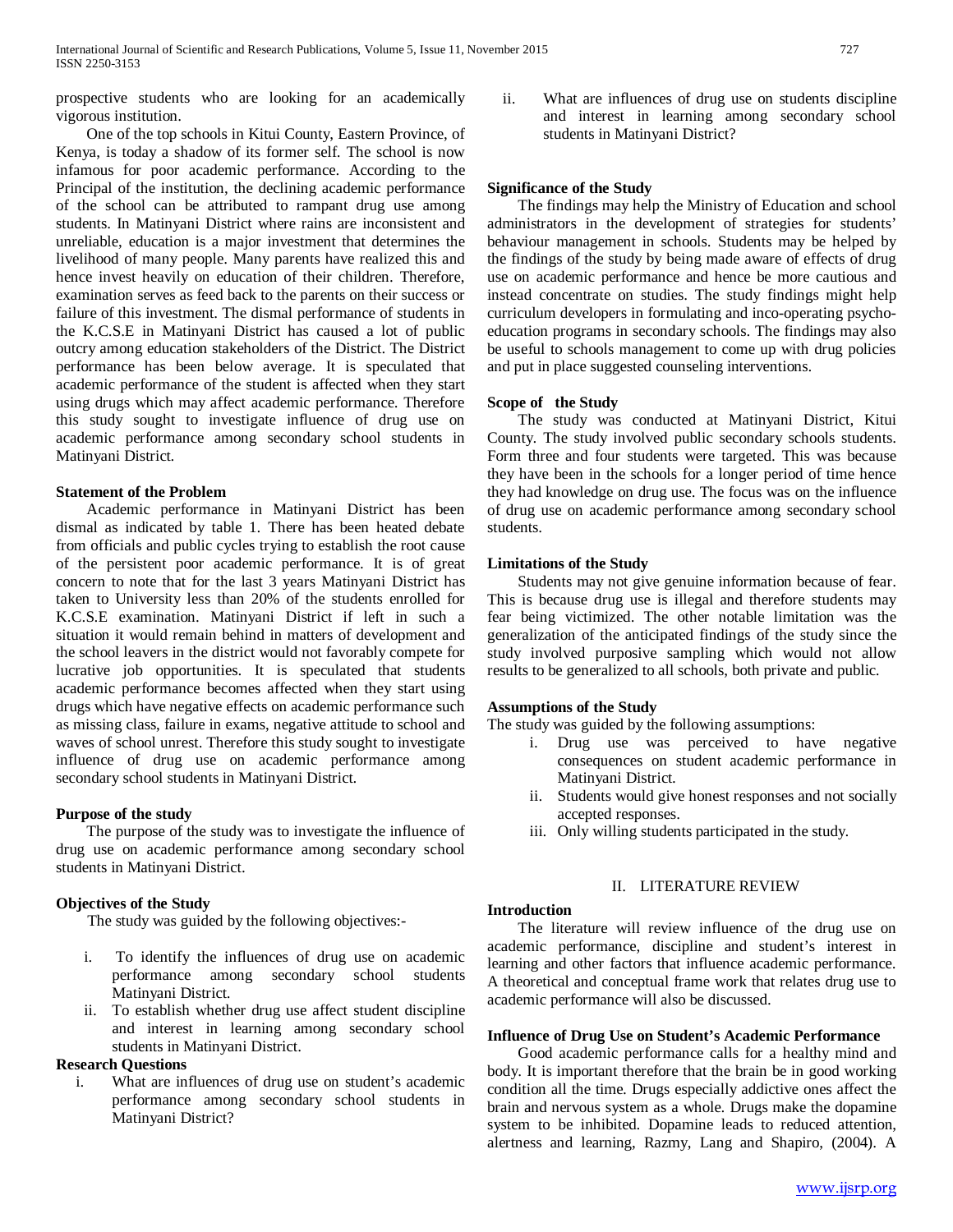permanent effect in learning abilities of the user is common for those who start using drugs at adolescent stage. Use of drugs causes some areas of the brain not to develop properly leading to learning disabilities. Continued use of drugs leads to loss of memory and judgment. Drinkers remember 10% less of what they have studied than the others. According to, Holister (1971) Bhang interferes with learning by impairing thinking, reading, and comprehension, verbal and Mathematic skills. It also leads to shrinking of the brain and permanent loss of information and knowledge (in most regions in Kenya where there in high use of bhang very poor academic performance is evident), NACADA (2003). Drugs lead to failure to do assignments due to laziness, low productivity, and inability to work effectively which lower student academic performance. Many drug users are forgetful and can hardly concentrate; it can also lead to loss of short term memory. When drug users take exams their performance is average or below average because they do not remember what they have learned when they were drunk. According to, Wechsler (1995) drug use contributes to students missing class, failing in test and dropping out of school due to poor grades. Drug use may impair memory by slowing down the coordination of information and may reduce student's ability to remember information that was learned prior to using drugs. A study carried out by, Oteyo and Kariuki (2009) indicate gross impairment and decline in academic performance as a result of drug use. Drugs reduce number of hours spend studying ,Wechsler (1995) was of the opinion that poor academic performance among secondary school students has several indicators such as students failing in test , being absent in class ,dropping out of school and poor grades . Oteyo and Kariuki (2009) reported that prevalence of drug use has caused the concern that the student may not reach full potential and may use drug later in life .Students who use drugs are likely to perform poorly.

# **Influence of Drug Use on Students Discipline**

 According to, Kerochio (1994) many people have tried drugs sometimes in their lives. He further asserts that the society becomes alarmed when a persons' use of drugs results in impairment of occupational or social functioning. The user becomes a threat to other members of society and engages in criminal activities. Hartmatz (1973) discovered that drugs tend to make users to have erratic mood swings, anxious and impulsive. They lead to poor social adjustment on part of the user characterized by situational hostility. A survey by the International Commission for the Prevention of Alcoholism and Drug Dependence carried out in Kenya schools between 1977 and 1978 revealed that 23.3% of the students took alcohol while 26% smoked bhang, Malulu (2004). Use of drugs leads to discipline problems which make students to lose a lot of learning time during punishment or under suspensions. Students who use drugs are more likely to engage in delinquent behaviors such as fighting and stealing. According to, Ngesu, Ndiku and Masesi (2008) students who use drugs have unexplained mood swing, behave negatively, they are argumentive, confused, destructive, anxious over reactive to criticism, act rebellious and doesn't seem happy.

# **Influence of Drug Use on Students Interest in Learning**

 Drug users have decreased interest in class work and negative attitude which make them drop out of school before accomplishing their studies, Leadership (2004). Drug users have decreased interest in completion of task, decreased ability to perform task that require a lot of concentration and paying attention which interfere with learning, Leadership (2004). They are unmotivated, apathetic without goals or objectives and without wish to succeed in anything, Melgosa (1997). Students on drugs arrive to school late and lack energy.

## **Theoretical Frame Work.**

 The study was based on two theories: reality therapy and social cognitive theory both theories' focus is on action and subsequent consequences.

## **Reality Therapy.**

 Reality therapy rests on the central idea that we choose our behaviour and we are therefore responsible not only for what we are doing but also for how we think and feel. The approach place confidence in the client's ability to deal with his/her needs through a realistic or rational process. From a reality therapy standpoint, counseling is simply a special kind of training that attempt to teach an individual what he/she should have learned during normal growth in a rather short period of time. According to, Glasser (1981) reality therapy is applicable to individuals with behavioral and emotional problems. Reality therapy works well with alcohol and drug related problems. It has been widely used in schools, correctional institutions, mental hospitals, general hospitals and business management. It focuses on the person and on getting people to understand that they choose essentially all their actions in an attempt to fulfill their basic needs. When they are unable to do this, they suffer or cause others to suffer. The therapist's task is to guide the individual towards better or more responsible choices that are always available getting a commitment to plan for change. The goals of reality therapy emphasizes on meeting needs by taking control over choices in life. The clients are helped in assessing their total behaviors and their needs and developing ways to meet them. Reality therapy has been used as treatment of drug use. The implication of this theory is that drug users can be trained to make responsible decisions and recognize responsible choices. They can learn to observe the out come of good choices and consequences of poor choices. They can thus be helped to acquire critical thinking skills that help them consider and understand long term consequences .The theory is used because it focuses on present avoiding discussing on the past. It also focuses on what counselee can directly act and think and spent less time on what they cannot do directly. It is non-judgmental and non-coercive it encourages people to judge their choices.it is solution based theory

## **Social Cognitive Theory**

 The theory agrees with the idea that drug use represents a learned habit and can be changed by applying learning theory principles. Social cognitive theory deals with cognitive and emotional aspects of behavior. It describes learning in terms of behavioral, environmental and personal factors, Bandura (1997). Social cognitive theory explains how people acquire and maintain certain behaviour patterns, Bandura (1997). Behavior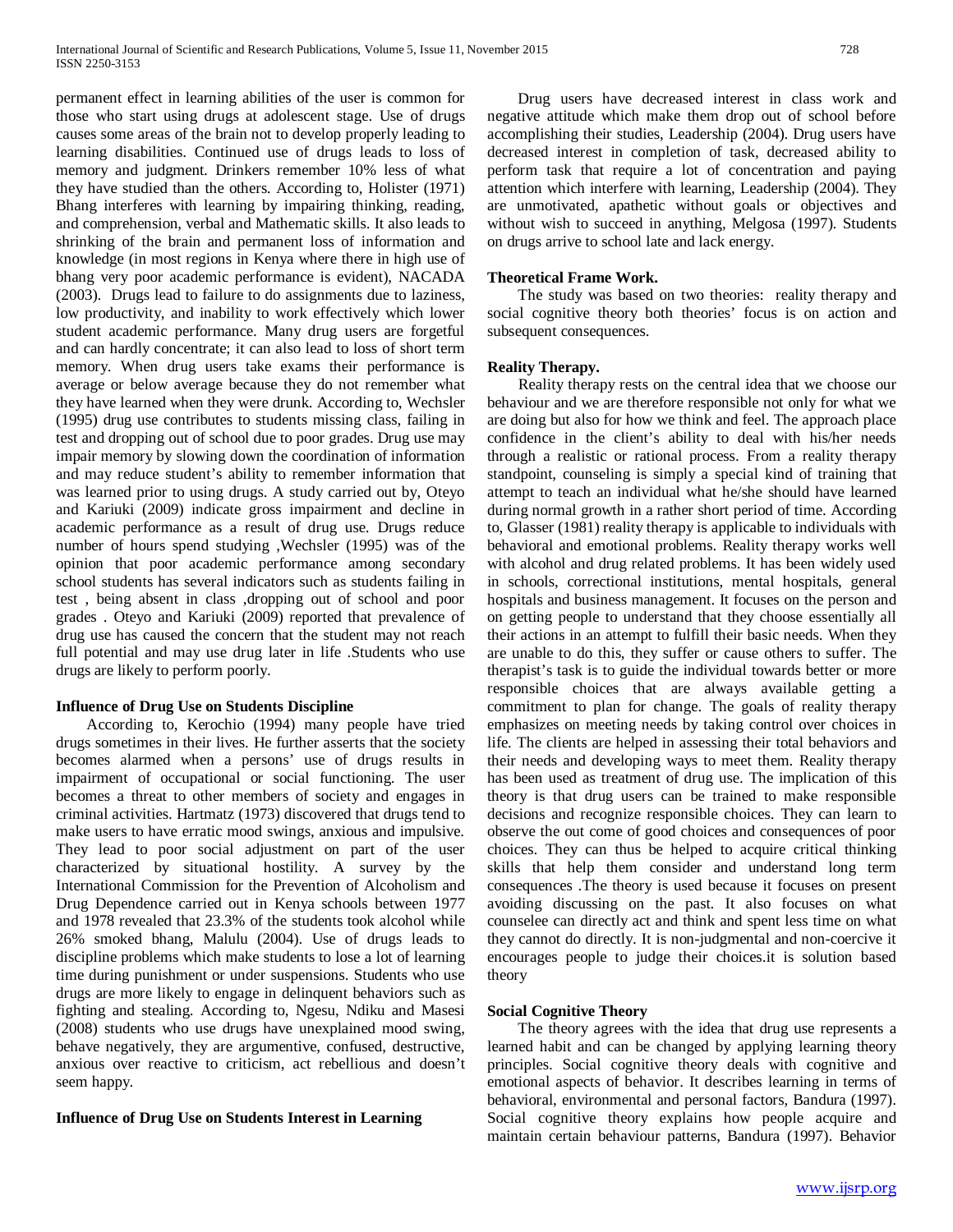change depends on factors such as environment, personal and behavioral factors which are responsible for human action. According to, Bandura 2001 social cognitive theory asserted that an individual's behavior is uniquely determined by three factors, namely, cognitive, environment and personal factors. The theory emphasizes that one's cognitive the mind is an active force that constructs one's reality and what we are like as people, Bandura (2001). Environmental factors can affect an individual behaviour. This can either be social or physical environment. Social environment may include modeling from friends, family or colleagues. A person may model from these people who use drugs. A physical environment may provide framework for understanding behaviors, Parraga (1990). A person may observe others and learn their behaviors and reinforce the behavior, for example, the use of drugs. This situation may refer to cognitive or mental representation of the environment that may affect person's behaviour. For example, in an environment (school) where no one will ask (a student) where or what they are doing (behaviour) at any particular time drugs can then be used without any one asking them. Personal factors mean that humans have the capacity to exercise control over their own lives. Bandura (2001) believes that people are self regulating, proactive, selfreflective, self organizing and have power to influence their own actions to produce desired consequences. This applies to drug use where an individual can use their cognitive processes as a point of reference to either use drug or face the consequences and thus self-direction or self regulation. Behaviour that is learned through social cognitive learning can be eliminated such as drug use through acquiring new functional behavior.

 Social cognitive theory is an insight theory that emphasizes recognizing and changing negative thoughts and maladaptive beliefs, Beck (1987) and this implies to drug users. They can be assisted not to set back on personal inadequacies and draw negative conclusions about their worth as a person. The theory was used because it assumes that secondary school students who are in their adolescent stage acquire believes about drug use from role models, friends and parents. From this perspective the theory can be used to provide students with positive role models and teach them refusal skills.

## **Conceptual Frame Work**

 The study was guided by the assumption that drug use by secondary school students has direct influence on academic performance. Drug use negatively affects a student's academic performance as shown in figure below.



#### **Figure 1: Relationship between drug use and academic performance**

 Figure 1 tries to accentuate how drug use influence academic performance among secondary school students .Poor academic performance is likely to occur when drug use less to performance ,behavioral and physical problems. Some intervening factors such as developmental factors, school administration, level of training of the teachers and lack of basic facilities may lead to poor academic performance .If student is using drugs it may lead to excessive absenteeism, lower grades in school suspension ,failure to do assignment ,impaired capacity to reason and even dropping out of school.

 Drug makes the students to have negative attitude to learning, failure to do assignments and impaired capacity to reason hence influencing academic performance. Drug also interferes with students discipline leading to loss of learning time doing punishment or under suspension. Drug leads to decreased interest in learning, students are unmotivated without goals or objectives and without wish to succeed in anything. Students on

drug arrive to school late and they lack energy hence influencing academic performance.

#### III. RESEARCH METHODOLOGY

#### **Research Design**

 The research was a descriptive survey adopting *ex-post facto* research design.

#### **Population of the Study**

 All the 1701 students in 14 public secondary schools in Matinyani District.

#### **Sampling Procedure and Sample Size.**

 Purposive sampling was used in selecting 5 schools out of 14 schools from the schools based on sample size. Simple random sampling was used to select 269 students.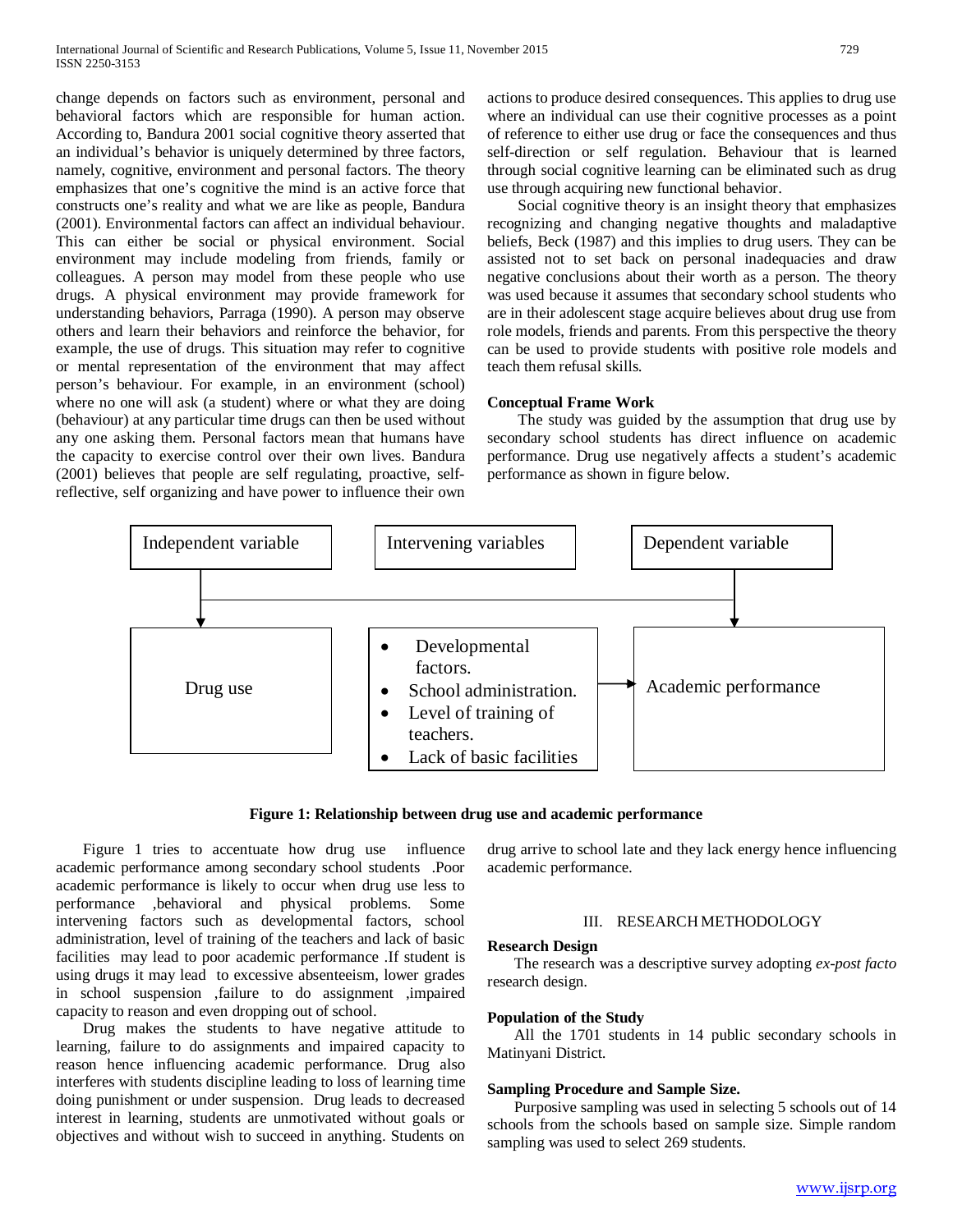#### **Data Collection Method**

 Data was collected using the Core Alcohol and Drug Survey questionnaires.

#### **Data Analysis**

 The data was analyzed using descriptive statistics with the aid of statistical package for social science (SPSS) version 17.0 for windows. Percentages tables were used in presenting and summarizing the findings.

# IV. RESEARCH FINDINGS AND DISCUSSIONS

### **Influence of Drug Use on Academic Performance**

 The first study objective sought to identify the influence of drug use on academic performance among secondary school students in Matinyani District. Table 1 shows students' responses on effects of drugs towards academic performance.

| Table 1:                                             |  |  |  |  |
|------------------------------------------------------|--|--|--|--|
| <b>Influence of Drug Use on Academic Performance</b> |  |  |  |  |

| <b>Effects of drug use</b>         | <b>Frequency</b> | <b>Percent</b> |  |
|------------------------------------|------------------|----------------|--|
| Poor academic performance          | 258              | 95.9           |  |
| High rate of absenteeism           | 252              | 93.7           |  |
| School drop out                    | 210              | 78.1           |  |
| Lack of concentration in classroom | 209              | 77.7           |  |
| Cheating in exam                   | 201              | 74.4           |  |
| Had a memory loss                  | 192              | 71.4           |  |
| Failure to complete assignments    | 167              | 62.1           |  |

 As shown in Table 1, majority of the students reported that drug use led to; poor academic performance (95.9%), high rate of absenteeism (93.7%) and school drop out (78.1%). Drug use also led to lack of concentration in classroom (77.7%), cheating in exams (74.4%) and loss of memory (71.4%). This shows that students were aware of the negative impacts of drug use towards academic performance despite some of them using them. Use of drugs causes some areas of the brain not to develop properly leading to learning disabilities. Use of drugs also leads to loss of memory and judgment. Drinkers remember 10% less of what they have studied than the others. According to, Holister (1971) Bhang interferes with learning by impairing thinking, reading, and comprehension, verbal and Mathematic skills. It also leads to shrinking of the brain and permanent loss of information and knowledge. Additionally, drugs lead to failure to do assignments due to laziness, low productivity, and inability to work effectively which lower student academic performance.

According to, World Drug Report (2000) drug abuse led to social problems such as poor school attendance, poor school performance and early drop-out.

## **Effects of Drug Use towards Students Discipline and Interest in Learning**

 The second objectives of the study was to establish whether drug use affect student discipline and interest in learning among secondary school students in Matinyani District. Presented in Table 2 are some of the consequences of drug use.

| <b>Effects of drug use</b>            | <b>Frequency</b> | Percent |  |
|---------------------------------------|------------------|---------|--|
| Disobedience to teachers              | 266              | 98.9    |  |
| Bullying in schools                   | 245              | 91.1    |  |
| Noise making                          | 243              | 90.3    |  |
| Inciting others to defy teachers      | 231              | 85.9    |  |
| Sneaking out of school                | 222              | 82.5    |  |
| Breaking school rules and regulations | 217              | 80.7    |  |
| Lack of interest in school work       | 215              | 79.9    |  |
| Fighting with other students          | 214              | 79.6    |  |
| Stealing of school properties         | 192              | 71.4    |  |
| Truancy                               | 189              | 70.2    |  |
| Destruction of school properties      | 180              | 66.9    |  |

**Table 2: Influence of Drug Use on Students Discipline and Interest in Learning**

 As indicated in Table 2, majority of the students' reported that drug use leads to disobedience to teachers (98.9%), bullying in schools (91.1%), noisemaking (90.3%), inciting others to defy teachers (85.9%), sneaking out of school (82.5%) and breaking school rules and regulations (80.7%). Other consequences of drug use were: lack of interest in school work, fighting with

other students, stealing of school properties, truancy and destruction of school properties.

 Drug and alcohol use is one of the most challenging issues in schools. This is because drug and alcohol use is linked with school unrests, destruction of property, and lack of interest in school work and schools dropouts. According to, Kerochio